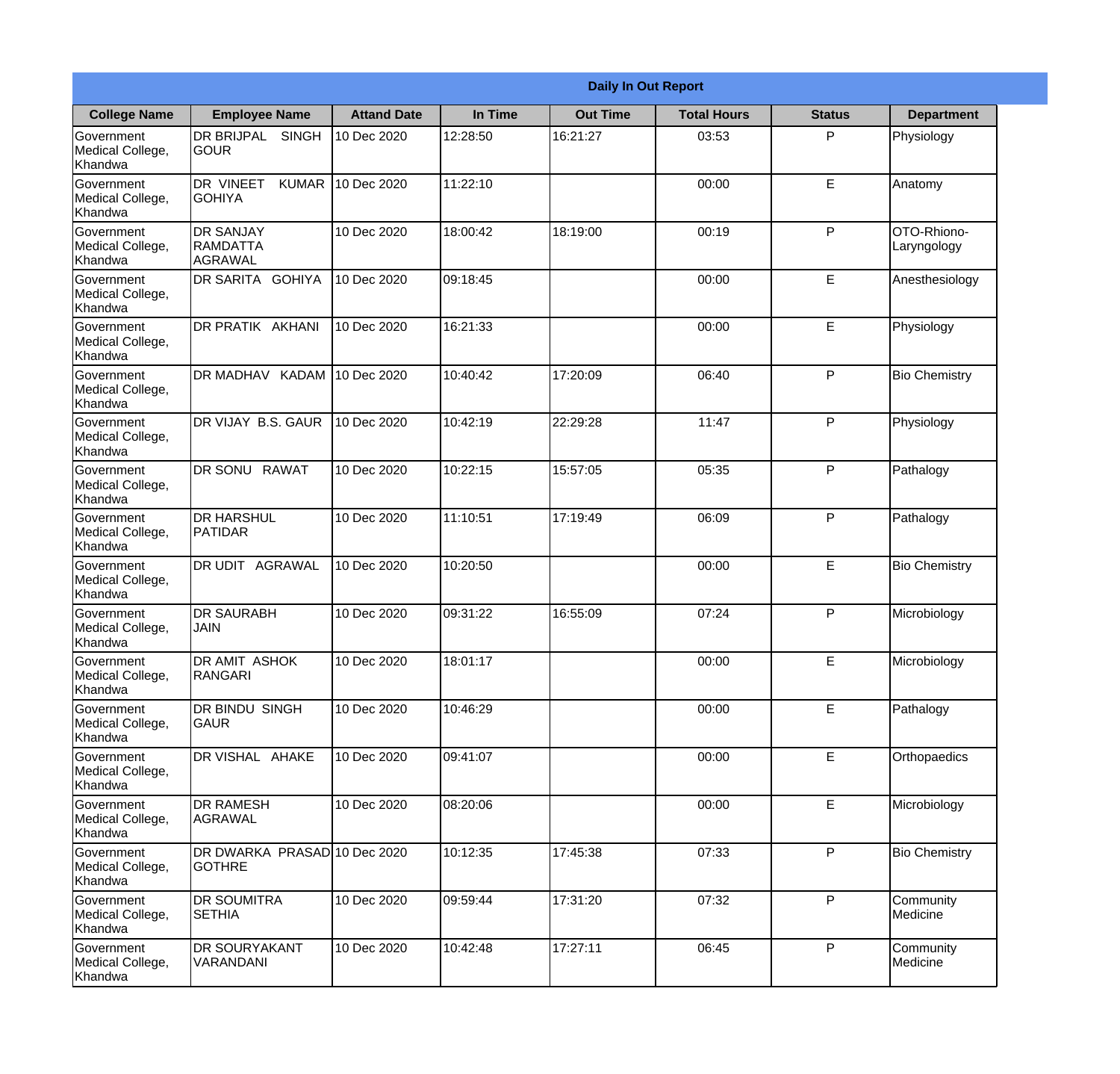| <b>Designation</b>                         | <b>Category</b>     |
|--------------------------------------------|---------------------|
| Demonstrator/Tutor   Non Clinical          |                     |
| Professor                                  | <b>Non Clinical</b> |
| Professor                                  | Clinical            |
| Professor                                  | Clinical            |
| Assistant Professor   Non Clinical         |                     |
| Assistant Professor   Non Clinical         |                     |
| Associate Professor Non Clinical           |                     |
| Demonstrator/Tutor   Para Clinical         |                     |
| Assistant Professor   Para Clinical        |                     |
| Associate Professor Non Clinical           |                     |
| Associate Professor   Para Clinical        |                     |
| Professor                                  | Para Clinical       |
| Associate Professor   Para Clinical        |                     |
| <b>Assistant Professor   Clinical</b>      |                     |
| <b>Assistant Professor   Para Clinical</b> |                     |
| Demonstrator/Tutor   Non Clinical          |                     |
| Assistant Professor                        | Para Clinical       |
| Demonstrator/Tutor   Para Clinical         |                     |
|                                            |                     |

## **Daily In Out Report**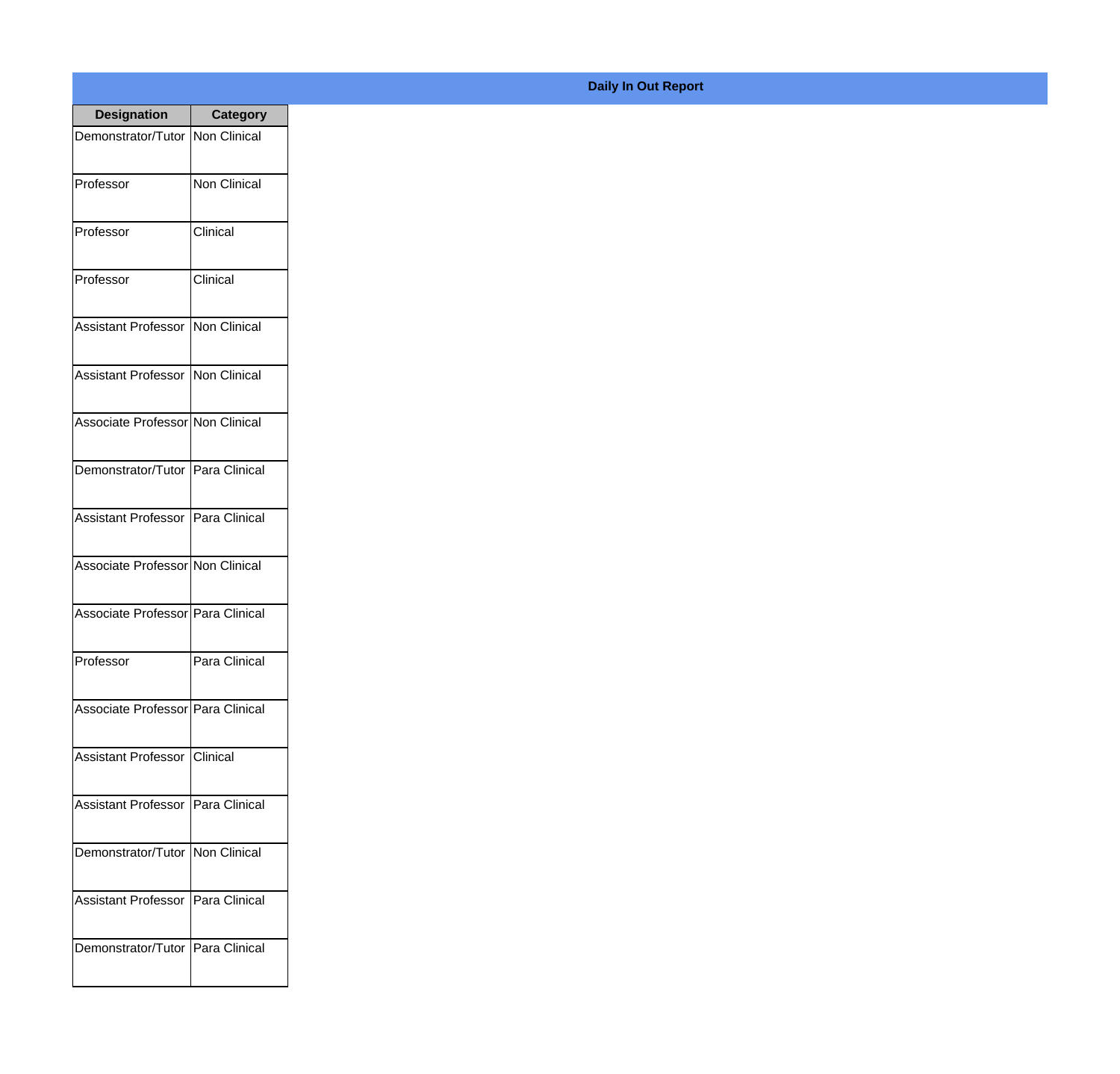|                                                  |                                            | <b>Daily In Out Report</b> |          |          |       |              |                         |  |
|--------------------------------------------------|--------------------------------------------|----------------------------|----------|----------|-------|--------------|-------------------------|--|
| <b>Government</b><br>Medical College,<br>Khandwa | DR LEENA PARIHAR                           | 10 Dec 2020                | 11:01:21 | 16:50:36 | 05:49 | P            | Community<br>Medicine   |  |
| Government<br>Medical College,<br>Khandwa        | <b>MR PIYUSH KUMAR</b><br><b>MISHRA</b>    | 10 Dec 2020                | 10:52:28 | 17:31:28 | 06:39 | $\mathsf{P}$ | Community<br>Medicine   |  |
| <b>Government</b><br>Medical College,<br>Khandwa | DR PRAMILA VERMA 10 Dec 2020               |                            | 11:49:17 |          | 00:00 | E            | Paediatrics             |  |
| <b>Government</b><br>Medical College,<br>Khandwa | <b>DR MANOJ BALKE</b>                      | 10 Dec 2020                | 09:34:29 | 13:48:33 | 04:14 | $\mathsf{P}$ | Ophthalmology           |  |
| Government<br>Medical College,<br>Khandwa        | DR SIDDHARTH<br><b>BANODE</b>              | 10 Dec 2020                | 09:28:56 | 16:38:55 | 07:10 | P            | Pharmacology            |  |
| Government<br>Medical College,<br>Khandwa        | <b>DR CHANDNI</b><br>KAROLE                | 10 Dec 2020                | 09:33:42 | 13:48:18 | 04:15 | $\mathsf{P}$ | Ophthalmology           |  |
| Government<br>Medical College,<br>Khandwa        | <b>DR PRIYA KAPOOR</b><br>KAPOOR           | 10 Dec 2020                | 10:51:58 | 16:45:09 | 05:54 | $\mathsf{P}$ | Pathalogy               |  |
| Government<br>Medical College,<br>Khandwa        | <b>DR RAJENDRA</b><br><b>SINGH MANDLOI</b> | 10 Dec 2020                | 16:21:39 |          | 00:00 | E            | <b>Bio Chemistry</b>    |  |
| Government<br>Medical College,<br>Khandwa        | DR RAKESH SINGH<br><b>HAZARI</b>           | 10 Dec 2020                | 16:41:45 | 17:20:02 | 00:39 | P            | Pathalogy               |  |
| <b>Government</b><br>Medical College,<br>Khandwa | <b>DR NISHA</b><br> KAITHWAS               | 10 Dec 2020                | 10:25:43 | 13:31:36 | 03:06 | $\mathsf{P}$ | Psychiatry              |  |
| Government<br>Medical College,<br>Khandwa        | <b>DR NISHA</b><br><b>KAITHWAS</b>         | 10 Dec 2020                | 17:15:26 |          | 03:06 | $\mathsf{P}$ | Psychiatry              |  |
| Government<br>Medical College,<br>Khandwa        | DR SHAIKH M.KHALIQ 10 Dec 2020             |                            | 11:29:48 |          | 00:00 | E            | <b>Bio Chemistry</b>    |  |
| Government<br>Medical College,<br>Khandwa        | DR RAJU                                    | 10 Dec 2020                | 10:19:17 | 15:57:25 | 05:38 | P            | Forensic<br>Medicine    |  |
| Government<br>Medical College,<br>Khandwa        | <b>DR RAJU</b>                             | 10 Dec 2020                | 15:57:50 |          | 05:38 | P            | Forensic<br>Medicine    |  |
| Government<br>Medical College,<br>Khandwa        | <b>DR MAHENDRA</b><br><b>PANWAR</b>        | 10 Dec 2020                | 09:46:32 |          | 00:00 | E            | Orthopaedics            |  |
| Government<br>Medical College,<br>Khandwa        | DR AJAY GANGJI                             | 10 Dec 2020                | 12:12:57 |          | 00:00 | E            | <b>General Surgery</b>  |  |
| Government<br>Medical College,<br>Khandwa        | DR RANJEET<br><b>BADOLE</b>                | 10 Dec 2020                | 09:46:40 |          | 00:00 | E            | <b>General Medicine</b> |  |
| Government<br>Medical College,<br>Khandwa        | DR ARUN KUMAR<br>PARGI                     | 10 Dec 2020                | 09:31:07 |          | 00:00 | E            | <b>General Surgery</b>  |  |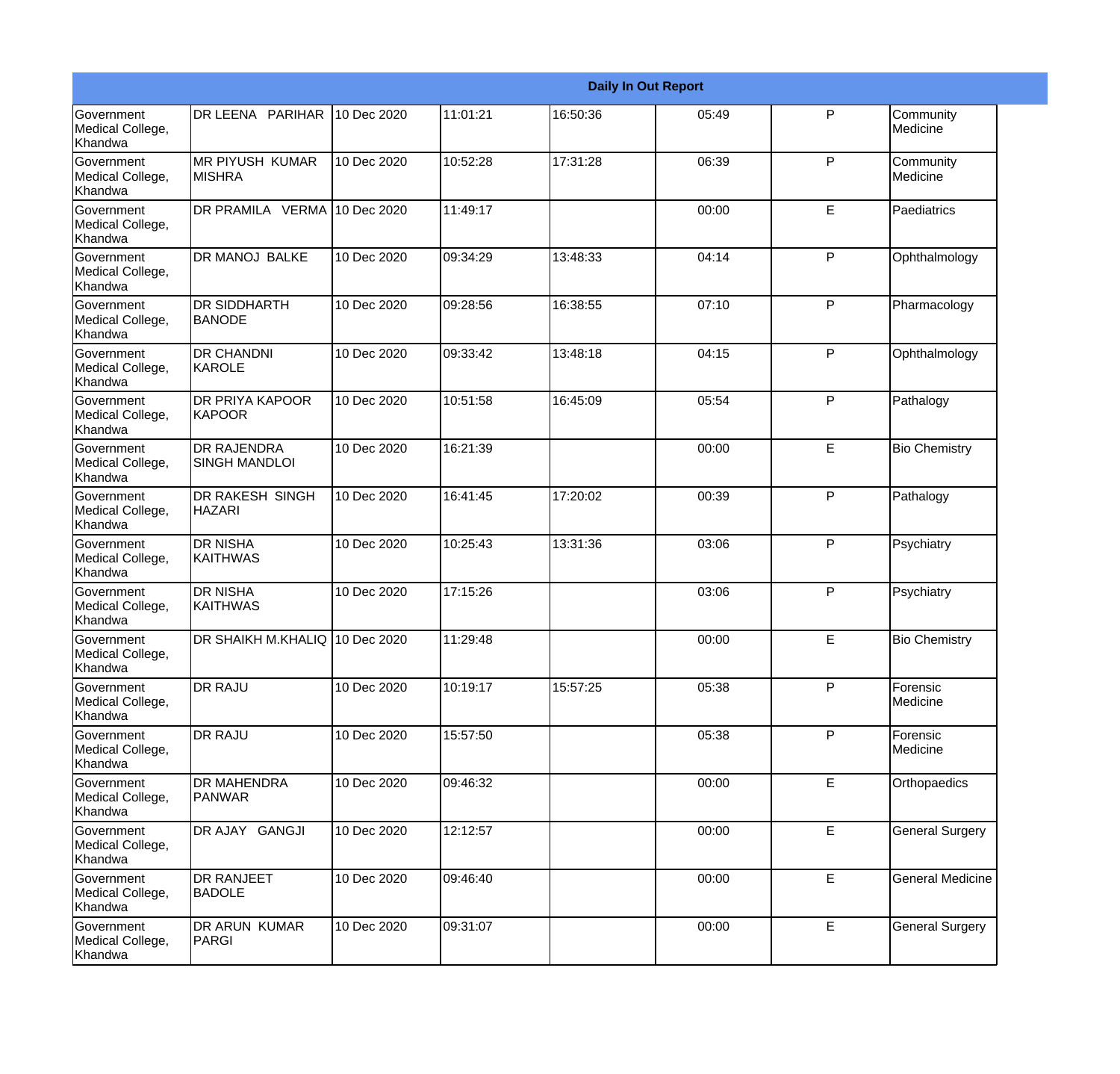| Assistant Professor Para Clinical |               |
|-----------------------------------|---------------|
| Statistician                      | Para Clinical |
|                                   |               |
| Professor                         | Clinical      |
| Assistant Professor Clinical      |               |
|                                   |               |
| Associate Professor Para Clinical |               |
| Assistant Professor Clinical      |               |
| Demonstrator/Tutor Para Clinical  |               |
|                                   |               |
| Demonstrator/Tutor Non Clinical   |               |
| Professor                         | Para Clinical |
|                                   |               |
| Assistant Professor Clinical      |               |
| Assistant Professor Clinical      |               |
| Professor                         | Non Clinical  |
|                                   |               |
| Demonstrator/Tutor Para Clinical  |               |
| Demonstrator/Tutor Para Clinical  |               |
|                                   |               |
| Assistant Professor Clinical      |               |
| Professor                         | Clinical      |
| Assistant Professor Clinical      |               |
|                                   |               |
| Assistant Professor   Clinical    |               |
|                                   |               |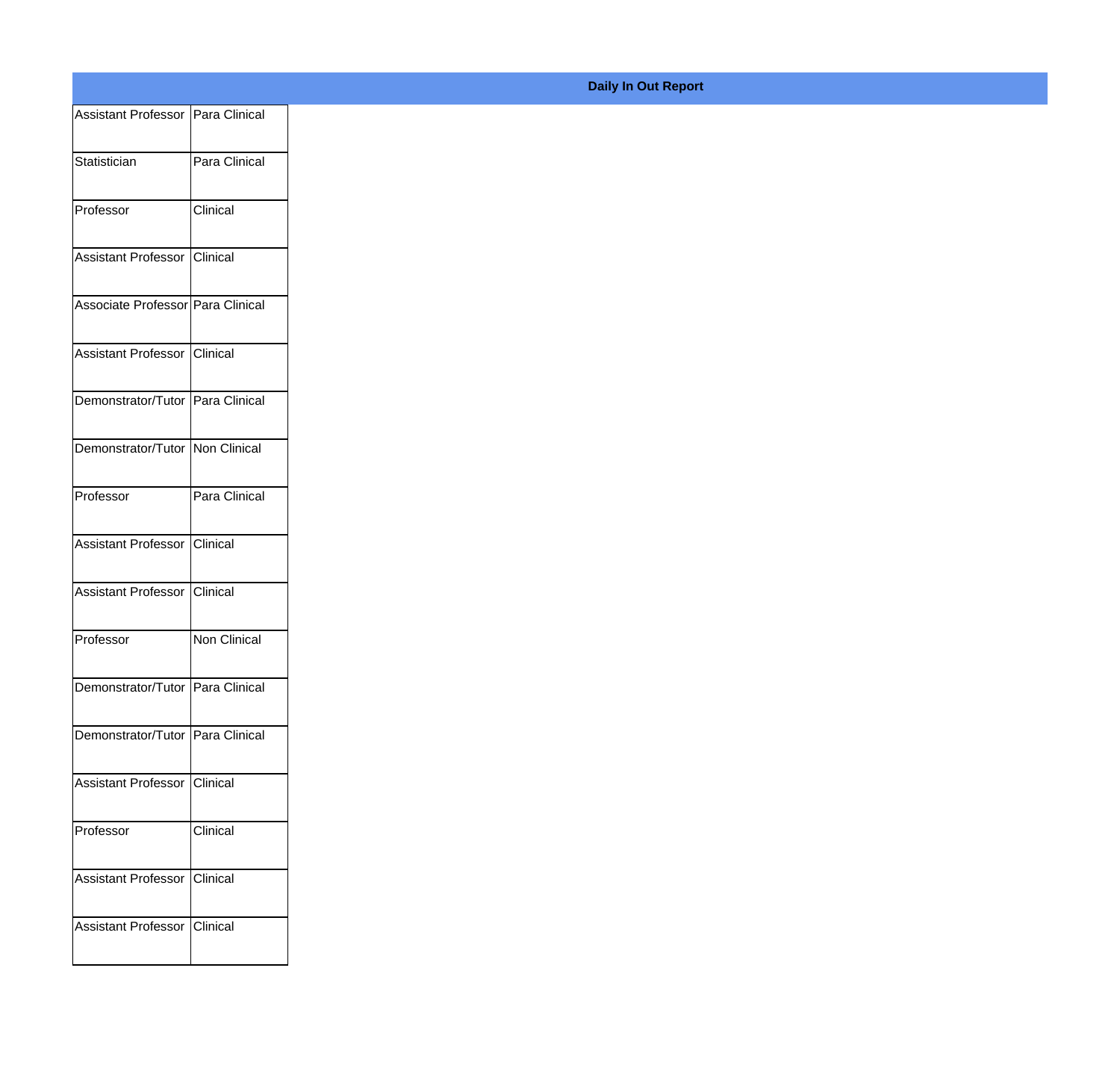|                                                         | <b>Daily In Out Report</b>                      |             |          |          |       |    |                             |  |  |
|---------------------------------------------------------|-------------------------------------------------|-------------|----------|----------|-------|----|-----------------------------|--|--|
| Government<br>Medical College,<br>Khandwa               | <b>DR ASHOK</b><br><b>BHAUSAHEB NAJAN</b>       | 10 Dec 2020 | 10:11:41 |          | 00:00 | E  | Forensic<br>Medicine        |  |  |
| <b>Government</b><br>Medical College,<br><b>Khandwa</b> | <b>DR NITESHKUMAR</b><br>KISHORILAL<br>IRATHORE | 10 Dec 2020 | 11:28:05 | 16:24:24 | 04:56 | P  | Pharmacology                |  |  |
| <b>Government</b><br>Medical College,<br>Khandwa        | IDR PRIYESH<br><b>MARSKOLE</b>                  | 10 Dec 2020 | 10:41:18 | 17:21:41 | 06:40 | P  | Community<br>Medicine       |  |  |
| <b>Government</b><br>Medical College,<br><b>Khandwa</b> | <b>DR SANGEETA</b><br><b>CHINCHOLE</b>          | 10 Dec 2020 | 11:12:27 |          | 00:00 | E. | Physiology                  |  |  |
| <b>Government</b><br>Medical College,<br><b>Khandwa</b> | DR SUNIL BAJOLIYA                               | 10 Dec 2020 | 10:06:21 | 17:34:37 | 07:28 | P  | OTO-Rhiono-<br>Laryngology  |  |  |
| Government<br>Medical College,<br>Khandwa               | DR NISHA MANDLOI<br><b>PANWAR</b>               | 10 Dec 2020 | 09:48:48 |          | 00:00 | E  | Obstetrics &<br>Gynaecology |  |  |
| Government<br>Medical College,<br><b>Khandwa</b>        | <b>DR NANDINI</b><br><b>DIXIT</b>               | 10 Dec 2020 | 11:49:35 |          | 00:00 | E  | Paediatrics                 |  |  |
| <b>Government</b><br>Medical College,<br><b>Khandwa</b> | <b>IDR MUKTESHWARI</b><br><b>GUPTA</b>          | 10 Dec 2020 | 09:31:39 | 17:55:48 | 08:24 | P  | Pharmacology                |  |  |
| Government<br>Medical College,<br>Khandwa               | DR PURTI AGARWAL<br><b>SAINI</b>                | 10 Dec 2020 | 10:39:06 | 17:52:47 | 07:13 | P  | Pathalogy                   |  |  |
| Government<br>Medical College,<br>Khandwa               | DR YASHPAL RAY                                  | 10 Dec 2020 | 10:23:06 |          | 00:00 | E  | Anatomy                     |  |  |
| Government<br>Medical College,<br>Khandwa               | <b>I</b> DR DEEPIKA<br><b>PANWAR</b>            | 10 Dec 2020 | 11:06:13 | 16:22:43 | 05:16 | P  | <b>Bio Chemistry</b>        |  |  |
| Government<br>Medical College,<br>Khandwa               | RENU<br>WAGHMARE                                | 10 Dec 2020 | 11:27:58 | 16:51:07 | 05:24 | P  | Community<br>Medicine       |  |  |